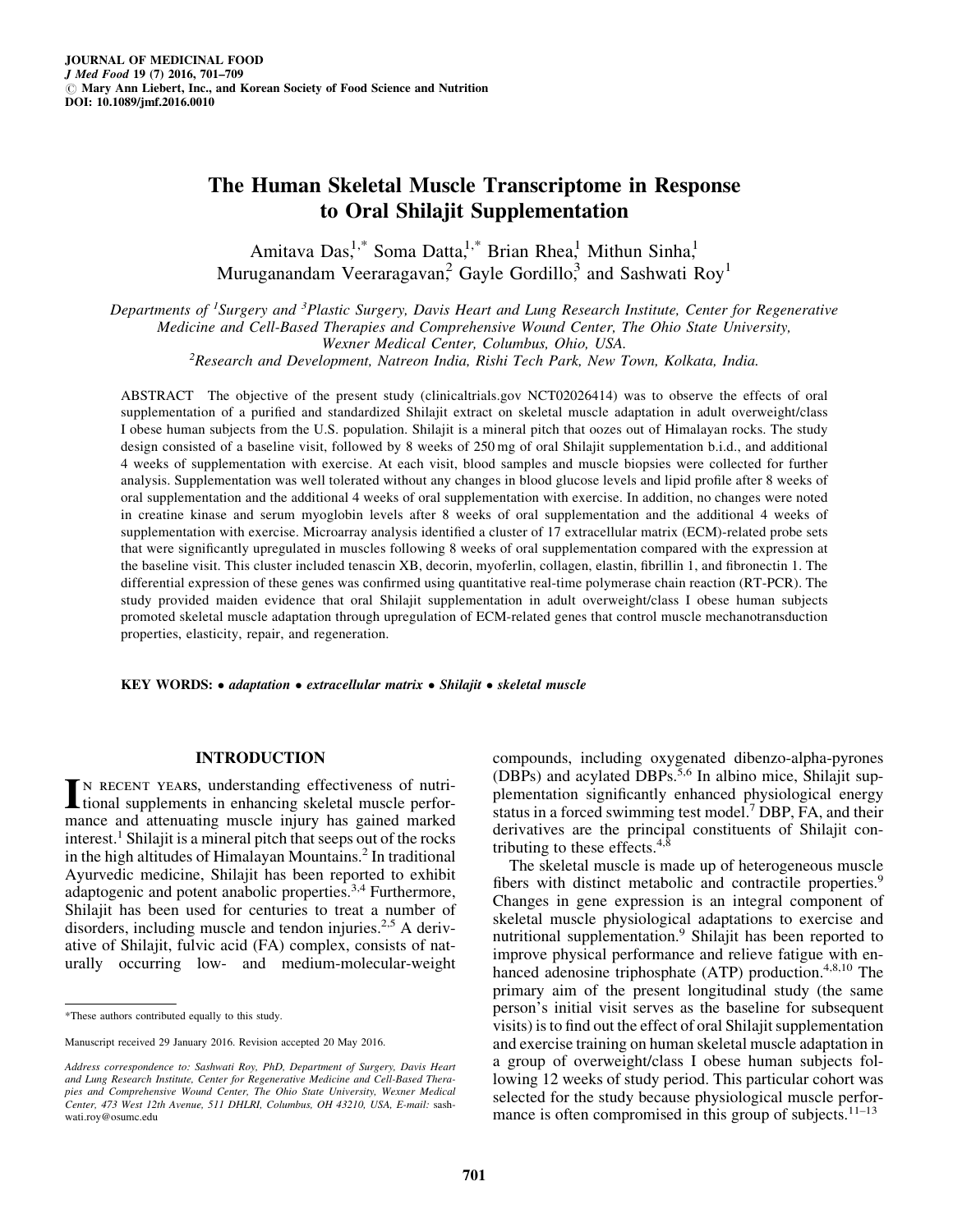# MATERIALS AND METHODS

Natreon Inc.'s patented ingredient, PrimaVie® [US 6,969,612; 6,440,436; 6,558,712; 8,894,993; and EP 1 387 614], is a purified and standardized Shilajit extract for nutraceutical use. It is standardized to have not less than 60.3% fulvic acid equivalents with DBP and associated chromoproteins (50% fulvic acid + 10.3% free DBPs and DBPs conjugated with chromoproteins) in Shilajit extract. The test product, PrimaVie Shilajit (PVS) capsules, 250 mg, was supplied by Natreon, Inc., New Brunswick, NJ, USA. PVS is manufactured by a process to reduce the heavy metals to less than 1 ppm of lead, 1 ppm of arsenic, and less than 0.1 ppm of mercury. Quality control is achieved through highperformance liquid chromatography (HPLC) analysis as previously reported.<sup>14</sup>

## Ethics, consent, and permissions

The Western Institutional Review Board (WIRB) approved the study protocols (clinicaltrials.gov NCT02026414) and materials. All subjects provided written informed consent before participation in the study.

## Study subjects and experimental design

Overweight/Class I obese, adult human subjects (21–70 years) of both genders with body–mass index (BMI) 25–35 were entitled to participate in this study. They were asked to fast overnight, following which collection of blood samples was done. Any self-reported variations in diet or exercises were recorded. The subjects were excluded from the study if any one of the following medications was used for management/treatment of cardiovascular disease (CVD)-related disorders: steroids (Prednisone, etc.), beta-blockers, hydrochlorothiazide, statins (Crestor, Lipitor, etc.), aspirin, and angiotensin-converting enzyme (ACE) inhibitors. Pregnant females as well as individuals who were therapeutically immunocompromised were also excluded from the study. The experimental study design consisted of four study visits during the 12-week study period: *visit 1*, baseline visit; *visit 2*, after 8 weeks of oral supplementation of PVS; visit 3a, additional (following 8 weeks of initial supplementation) 4 weeks of oral supplementation and exercise, sample collection before the final bout of exercise; and visit 3b, same as study visit 3, sample collected 30 min post-final bout of exercise. At each study visit, 50 mL of blood, 5 mm muscle biopsy, and demographic information, including age, gender, weight, BMI, blood pressure, and pulse, were taken (Table 1).

## Supplementation regimen and compliance

Each subject received 250 mg of PVS capsules twice a day for the first 8 weeks of study period. For the last 4 weeks of the study, subjects took 250 mg of oral PVS supplement twice a day while also completing exercise on a treadmill (70–75% of maximum heart rate for 20 min monitored using Polar FT4, plus 5 min of warm-up and 5 min of cool-down exercises for a total of 30 min a day, 3 days a week). The same exercise regimen was followed during visits 3a and 3b.

Table 1. Demographic Characteristics of Study Participants

| Parameters                          | Values         | <b>Baseline</b> |                                                 | 8 Weeks 12 Weeks |
|-------------------------------------|----------------|-----------------|-------------------------------------------------|------------------|
| Subjects $(n)$                      | 16             |                 |                                                 |                  |
| Age (years)                         | $35.7 \pm 3.4$ |                 |                                                 |                  |
| Gender                              |                |                 |                                                 |                  |
| Males                               | 6              |                 |                                                 |                  |
| Females                             | 10             |                 |                                                 |                  |
| Body weight (lb.)                   |                |                 | $188.5 \pm 8.6$ $187.9 \pm 8.8$                 | $187.4 \pm 8.9$  |
| Body-mass<br>index, $\text{kg/m}^2$ |                | $28.9 \pm 0.6$  | $28.8 \pm 0.7$                                  | $29.3 \pm 0.7$   |
| Blood pressure<br>systolic, mmHg    |                |                 | $114.3 \pm 3.1$ $114.8 \pm 2.8$ $112.1 \pm 2.5$ |                  |
| Blood pressure<br>diastolic, mmHg   |                | $74 \pm 1.9$    | $71.6 \pm 1.5$                                  | $69.8 \pm 1.8$   |
| Pulse (min)                         |                | $70.1 \pm 2.0$  | $72.4 \pm 1.9$                                  | $70.8 \pm 2.2$   |

Values are expressed as mean  $\pm$  SEM.

All subjects participated in the total 12 weeks of study, including one baseline and three follow-up visits. The dose of PVS was chosen based on an earlier human supplementation study.14 The 8-week period of supplementation was selected based on earlier studies on biochemical/genetic adaptations in skeletal muscles.15,16

#### Safety monitoring

No adverse effect directly related to the dietary supplement was reported by clinical research staff.

#### Blood sampling and analysis

During each visit, peripheral venous blood was collected in heparinized tubes and transported on ice immediately for analysis. Among lipid profile total cholesterol, high-density lipoprotein cholesterol (HDL-C), low-density lipoprotein cholesterol (LDL-C), triglyceride levels, calculated LDL-C, and non-HDL-C were measured using standard clinical lipid profile, $17$  and creatine kinase (CK), glucose, and serum myoglobin were measured at the clinical laboratory of Ohio State University Wexner Medical Center.

## Muscle biopsy collection

A biopsy was collected by a board-certified physician after application of local anesthetics to the site of biopsy (vastus lateralis) using a 100–120 V, 50–60 Hz, 600VA biopsy machine having 12-gauge SenoRx, stereotactic ultrasound Encor Probe (BARD Encor Ultra, breast biopsy system, Tempe, AZ, USA). Muscle samples were stored in liquid nitrogen for further analysis.

# Affymetrix GeneChip<sup>®</sup> probe array analysis

GeneChip® probe array analysis was performed on RNA extracted from muscle biopsies collected on baseline (visit 1) and visit 2 (8 weeks post-supplementation) using Affymetrix GeneChip Human Transcriptome Array 2.0 as described previously.<sup>18,19</sup> Briefly, total RNA was isolated and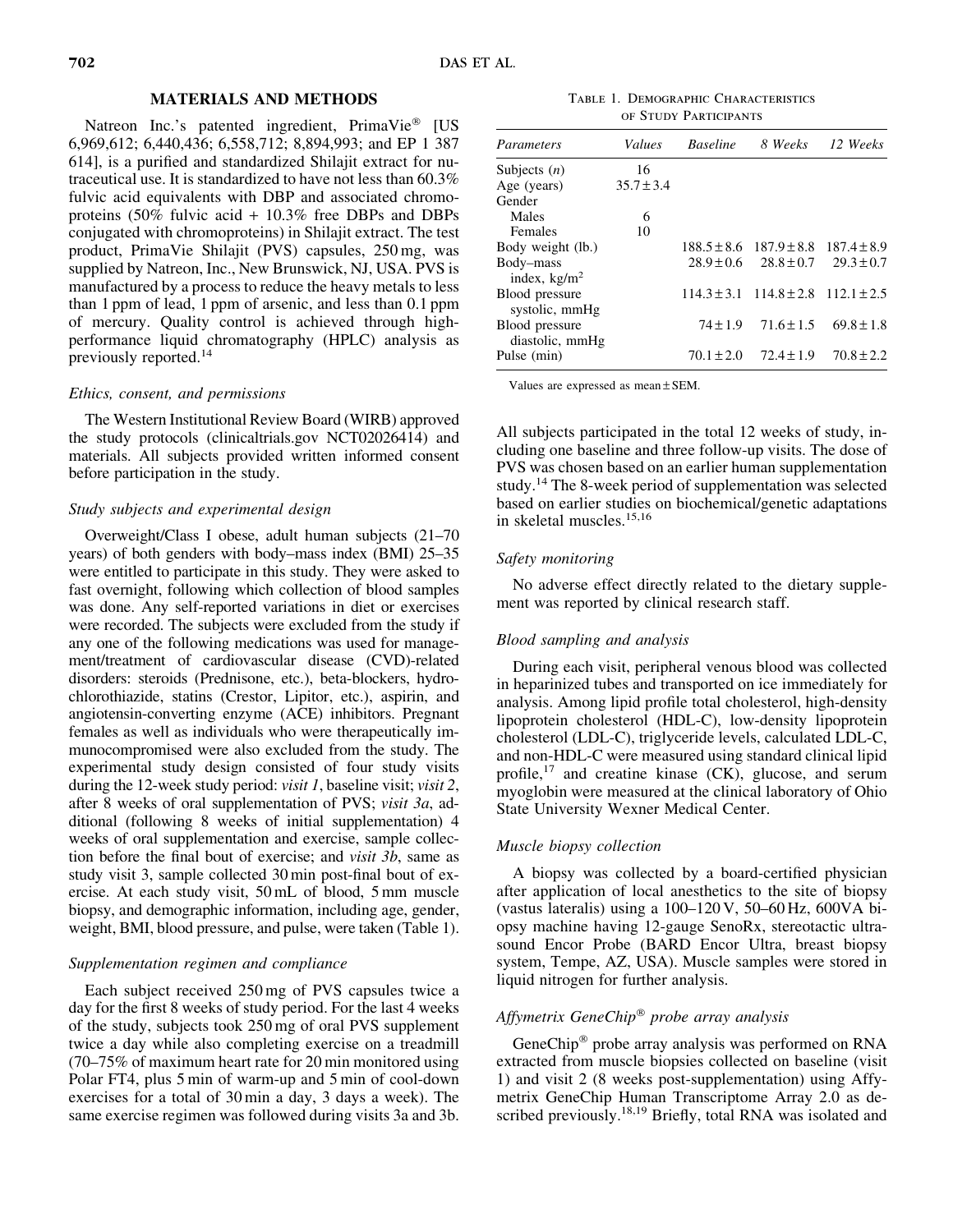|                                                                            |    | <b>Baseline</b> |            | 8 Weeks |        | $9-12$ Weeks<br>(pre-final exercise) |    | $9-12$ Weeks<br><i>(post-final exercise)</i> |            |    |        |            |
|----------------------------------------------------------------------------|----|-----------------|------------|---------|--------|--------------------------------------|----|----------------------------------------------|------------|----|--------|------------|
| Variables                                                                  | N  | Mean            | <b>SEM</b> | N       | Mean   | <b>SEM</b>                           | N  | Mean                                         | <b>SEM</b> | N  | Mean   | <b>SEM</b> |
| Creatine kinase (U/L) (normal value: 30–220)                               | 16 | 121.50          | 20.12      | 16      | 92.13  | 9.64                                 | 16 | 118.69                                       | 18.46      | 16 | 142.19 | 20.28      |
| Glucose $(mg/dL)$ (normal value: 70–99)                                    | 16 | 79.56           | 2.76       | -16     | 80.88  | 3.00                                 | 16 | 77.50                                        | 3.88       | 16 | 82.56  | 2.88       |
| Cholesterol (mg/dL) (normal value: $\langle 200 \rangle$                   | 16 | 175.06          | 7.12       | 16      | 187.38 | 8.61                                 | 16 | 184.00                                       | 8.65       | 16 | 184.50 | 8.26       |
| Triglycerides (mg/dL) (normal value: $\langle$ 150)                        | 16 | 137.44          | 23.74      | 16      | 144.88 | 19.24                                | 16 | 137.56                                       | 27.82      | 16 | 143.75 | 24.03      |
| HDL cholesterol $(mg/dL)$ (normal value: $>60$ )                           | 16 | 52.06           | 3.05       | 16      | 52.00  | 2.79                                 | 16 | 55.44                                        | 3.80       | 16 | 55.31  | 3.67       |
| LDL cholesterol (calculated) $(mg/dL)$<br>(normal value: $<100$ ; optimal) | 16 | 94.86           | 8.17       | 16      | 105.27 | 8.45                                 | 16 | 105.87                                       | 7.50       | 16 | 101.13 | 7.19       |
| Total cholesterol/HDL (ratio)<br>(normal value: $<4.5$ : low risk)         | 16 | 3.51            | 0.23       | 16      | 3.74   | 0.24                                 | 16 | 3.46                                         | 0.21       | 16 | 3.47   | 0.20       |
| Non-HDL cholesterol (mg/dL) (normal value: <130)                           | 16 | 123.00          | 7.64       | 16      | 135.38 | 8.67                                 | 16 | 128.56                                       | 7.56       | 16 | 129.19 | 7.25       |
| Myoglobin (mcg/L) (normal value: $\leq 90$ )                               | 16 | 40.38           | 3.02       | 16      | 40.06  | 2.47                                 | 15 | 42.40                                        | 3.26       | 15 | 66.13  | 6.90       |

Table 2. Lipids, Glucose, and Muscle Damage Markers of Baseline, 8 Weeks, and 9–12 Weeks (Pre and Post-Final Exercise)

HDL, high-density lipoprotein; LDL, low-density lipoprotein.

RNA integrity was interrogated using the Agilent 2100 Bioanalyzer (Agilent Technologies, Palo Alto, CA, USA). Total RNA was linearly amplified, labeled, and fragmented using the GeneChip WT PLUS reagent kit (Affymetrix, Santa Clara, CA, USA). Labeled cRNA targets hybridized to Affymetrix GeneChip Human Transcriptome Array 2.0 (HTA 2.0) for 16 h at  $45^{\circ}$ C in hybridization oven (Affymetrix model 640) rotating at 60 rpm were washed, stained, and scanned in our own facilities as described earlier.<sup>18,19</sup> The expression data have been submitted to the Gene Expression Omnibus (GEO) at NCBI (www.ncbi.nlm.nih.gov/ geo/) with the series accession number GSE71219. GCOS (Gene Chip Operating Software; Affymetrix) was employed for data acquisition and image processing. Raw data were analyzed using Genespring GX (Agilent, Santa Clara, CA, USA). Additional processing of data was performed using dChip software (Harvard University).18,19 Arrays were normalized using RMA algorithm in Expression Console and comparisons made in Transcriptome Analysis Console (Affymetrix). Differentially expressed genes were identified using a two-class paired *t*-test (visit 1 versus visit 2) where the significance level was set at  $P < .05$  with correction for false discovery rate.20 The genes that were significantly upregulated were subjected to functional analysis using DAVID (Database for Annotation, Visualization and Integrated Discovery, NIAID, NIH). Gene ontology (GO) was used to identify broadly gene annotation categories under molecular function and biological process.

# Quantification of mRNA expression by real-time polymerase chain reaction

Real-time polymerase chain reaction (PCR) was carried out to validate the extracellular matrix (ECM)-related genes identified using GeneChip probe array analysis. Real-time polymerase chain reaction (RT-PCR) was performed using double-stranded DNA binding dye SYBR Green-I as described previously.<sup>21,22</sup> GAPDH was used as a reference housekeeping gene.

#### Statistical methods

Multivariate linear regression was used to test if all 11 gene expression  $(\Delta \Delta C)$  values were jointly different across adjacent time points. Five comparisons were generated across various time points. The multivariate regression produces estimated differences along with their 95% confidence interval for each gene with a single P-value testing if all 11  $\Delta\Delta$ CT values of the genes were jointly different across adjacent time points. Multivariate normality was checked using standardized normal probability plots. If any values were not normal, then they were transformed using natural logarithms. A new multivariate linear regression model was used to check if patient lipids/glucose/muscle damage marker values were jointly different across adjacent time points. Lipids/glucose/muscle damage marker values were summarized using means and standard deviations for

Table 3. Multivariate Test of All Lipids/Glucose/Muscle Damage Markers ( Jointly)

| Comparison                                                                  | Contrast | Standard Error |         |      |
|-----------------------------------------------------------------------------|----------|----------------|---------|------|
| 8 weeks versus baseline                                                     | $-14.01$ | 16.64          | $-0.84$ | .400 |
| $9-12$ weeks (pre-final exercise) versus baseline                           | $-9.78$  | 17.20          | $-0.57$ | .570 |
| $9-12$ weeks (pre-final exercise) versus 8 weeks                            | 4.43     | 16.94          | 0.25    | .803 |
| $9-12$ weeks (post-final exercise) versus 8 weeks                           | 26.80    | 16.94          | 1.58    | .114 |
| $9-12$ weeks (pre-final exercise) versus $9-12$ weeks (post-final exercise) | 22.57    | 17.49          | 1.29    | .197 |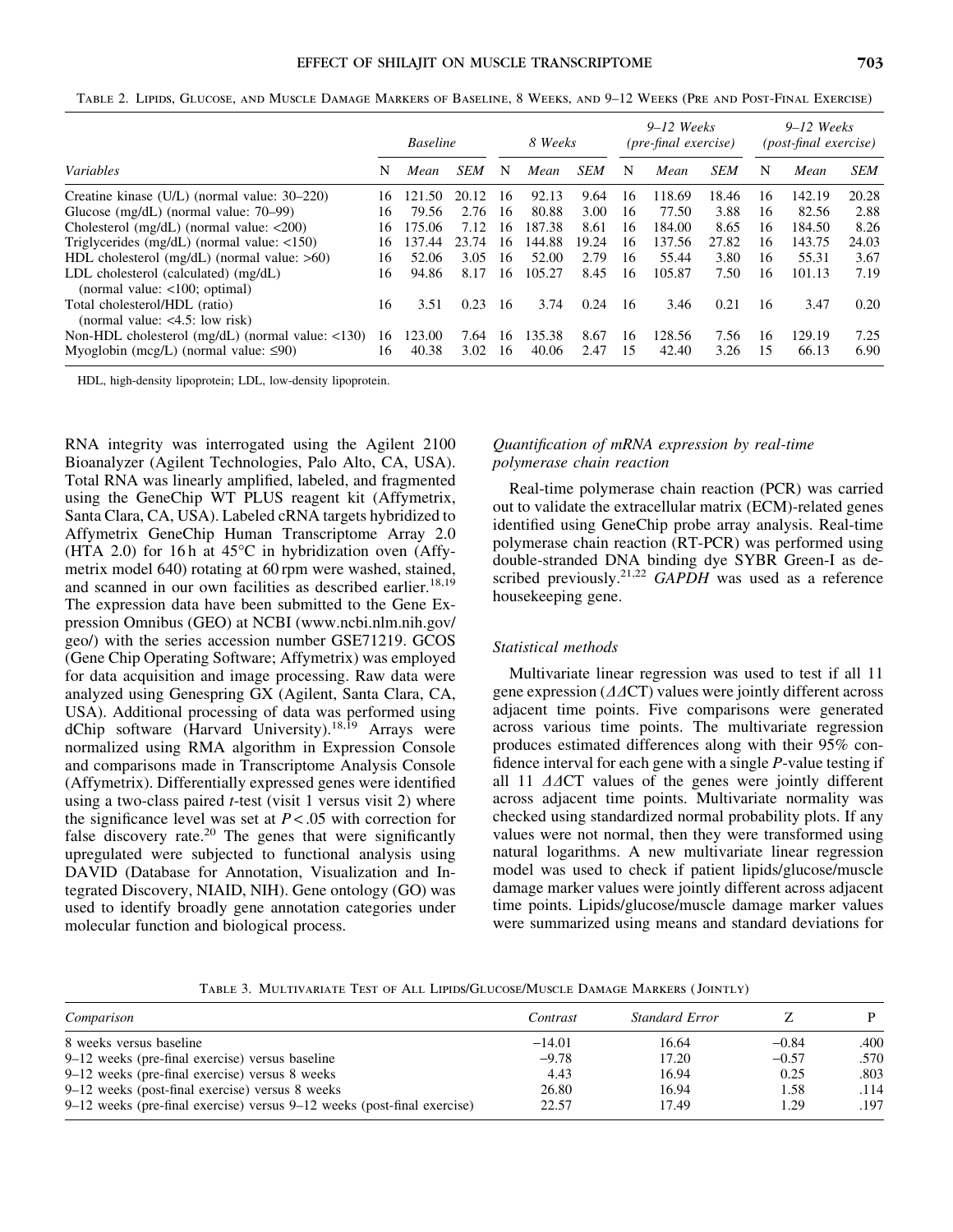

FIG. 1. Heat map illustrating cluster of transcripts that were sensitive to PVS supplementation. PVS-sensitive transcripts were subjected to hierarchical clustering. (A) A total of 175 annotated probe sets were differentially  $(P < .05)$  regulated following 8 weeks of oral PVS supplementation compared with baseline visits. (B) Pathway analysis revealed an ECM-related cluster of probe sets that was significantly upregulated following 8 weeks of supplementation compared with corresponding baseline visit. COL1A1, collagen type I alpha1; COL1A2, collagen type I alpha 2; COL5A2, collagen type V alpha 2; COL6A3, collagen type VI alpha 3; COL14A1, collagen type XIV alpha 1, DCN, decorin; ECM, extracellular matrix; ELN, elastin; FBN1, fibrillin 1; FN1, fibronectin 1; MYOF, myoferlin; TNXB, tenascin XB; V1, baseline visit; V2, 8 weeks of oral PVS supplementation.

each of the three time points. All analyses were run using Stata 13.1; StataCorp, College Station, TX, USA.

# RESULTS

# Analysis of glucose, lipid profile, CK, and serum myoglobin levels following oral PVS supplementation

Lipid profile measurements displayed no significant changes in the cholesterol, HDL-C, calculated LDL-C, total cholesterol/HDL, non-HDL–C, and triglycerides following 8 weeks of oral PVS supplementation compared with the baseline levels, suggesting the supplementation was well tolerated (Tables 2 and 3). Additionally, lipid profile levels at the week 12 pre and post-final exercise (visits 3a and 3b) showed no significant changes compared with the baseline levels at 8 weeks (Tables 2 and 3). Moreover, no changes were observed in other variables, including blood glucose and muscle damage markers, including CK and serum myoglobin levels, at all follow-up visits (Tables 2 and 3).

# Transcriptome profiling of skeletal muscle following oral PVS supplementation

To determine the changes in the transcriptomes of human skeletal muscle in response to oral PVS supplementation, muscle samples were collected during each visit. RNA extraction, target labeling, and GeneChip data analysis were performed using Affymetrix<sup>®</sup> Human Transcriptome Array 2.0 (HTA 2.0) as described previously.<sup>18,19</sup> The HTA 2.0 contains >6.0 million probes covering coding transcripts and exon–exon splice junctions and noncoding transcripts.<sup>23</sup> A total of 175 annotated probe sets were differentially  $(P < .01)$  regulated following 8-week supplementation compared with baseline visits (Fig. 1A). Top 20 candidates based on fold change (compared with baseline) that was altered (up or downregulated) in the supplementation group have been provided in Tables 4 and 5. Pathway analysis revealed an ECM-related cluster of probe sets that was significantly upregulated in the 8-week supplementation group compared with corresponding baseline visit (Fig 1B). This probe set included ECM genes: tenascin XB (TNXB),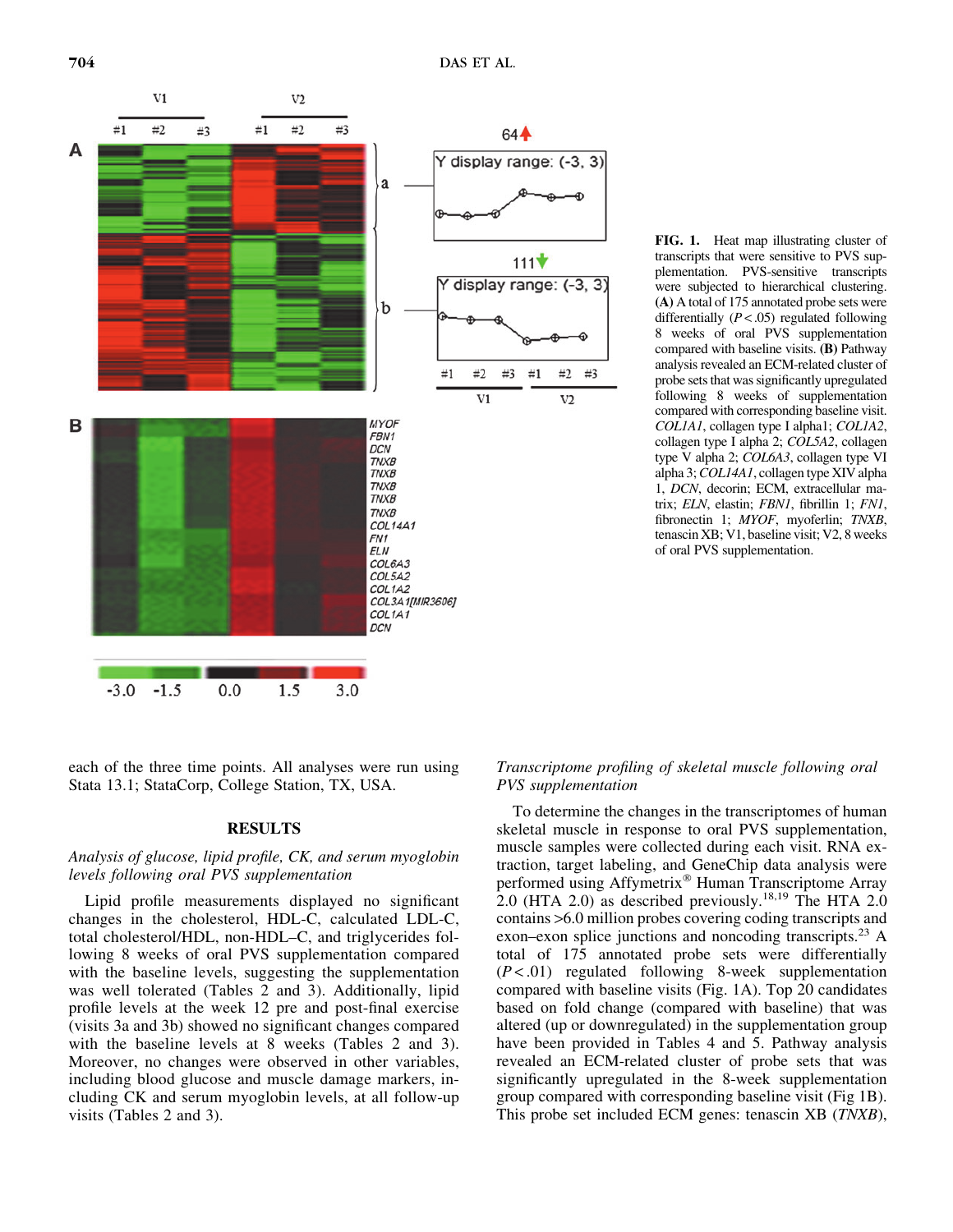| Transcript cluster ID | Gene symbol        | Gene description                                                                        | Fold change | P     |
|-----------------------|--------------------|-----------------------------------------------------------------------------------------|-------------|-------|
| 18723098              | COL3A1 MIR3606     | Collagen, type III, alpha1 microRNA3606                                                 | 5.18        | .0087 |
| 18811819              | COLIA <sub>2</sub> | Collagen, type I, alpha2                                                                | 5.13        | .0077 |
| 18942601              | MMP <sub>2</sub>   | Matrixmetallopeptidase2 (gelatinaseA, 72 kDa gelatinase,<br>72 kDa type IV collagenase) | 3.73        | .0100 |
| 18737057              | <i>FN1</i>         | Fibronectin1                                                                            | 3.65        | .0085 |
| 18798512              | <b>FNDC1</b>       | Fibronectin type III domain containing 1                                                | 3.30        | .0006 |
| 18817641              | <i>SFRP4</i>       | Secreted frizzled-related protein 4                                                     | 3.14        | .0031 |
| 18847049              | <b>ASPN</b>        | Asporin                                                                                 | 2.32        | .0002 |
| 18830114              | COL14A1            | Collagen, type XIV, alpha1                                                              | 2.08        | .0061 |
| 18864477              | PLXDC2             | Plexin domain containing 2                                                              | 1.83        | .0020 |
| 18907603              | <b>LUM</b>         | Lumican                                                                                 | 1.77        | .0017 |
| 18693079              | <b>HMCN1</b>       | Hemicentin1                                                                             | 1.71        | .0038 |
| 18915509              | <b>LHFP</b>        | Lipoma HMGIC fusion partner                                                             | 1.69        | .0015 |
| 18960437              | MFAP4              | Microfibrillar-associated protein4                                                      | 1.67        | .0075 |
| 18717539              | <b>ANTXR1</b>      | Anthrax toxin receptor 1                                                                | 1.61        | .0041 |
| 18936069              | <b>ITGA11</b>      | Integrin, alpha11                                                                       | 1.56        | .0058 |
| 18828471              | <i>SULF1</i>       | Sulfatase1                                                                              | 1.36        | .0038 |
| 18786580              | <i>EDIL3</i>       | EGF-like repeats and discoid in I-like domains 3                                        | 1.33        | .0067 |
| 18716082              | <b>LTBP1</b>       | Latent transforming growth factor beta-binding protein 1                                | 1.33        | .0005 |
| 18956362              | MRC2               | Mannose receptor, Ctype2                                                                | 1.32        | .0035 |
| 19022949              | RNU5E-1            | RNA, U5E small nuclear 1                                                                | 1.31        | .0053 |

Table 4. Genes Upregulated in Skeletal Muscles Following Oral PVS Supplementation

Data presented indicate fold changes in expression of PVS-sensitive genes following 8 weeks of oral PVS supplementation compared with corresponding baseline visits. Transcripts cluster ID, Affymetrix probe identifications. Data correspond to Figure 1A, cluster a  $(P < .05; FDR < 5%).$ 

decorin (DCN), collagen (COL) (type I, III, V, VI, XIV), fibrillin 1 (FBN1), elastin (ELN), myoferlin (MYOF), and fibronectin 1 (FN1) (Table 6). Among these upregulated genes, TNXB was increased by  $\sim$  1.7-fold and DCN was increased by 2.23- and 1.09-fold, respectively (Table 6). COL1A1, COL1A2, and COL3A1 were increased by 4.61-, 5.13-, and 5.18-fold, respectively, and ELN, FBN1, and FN1 were increased by 1.13-, 3.05-, and 3.65-fold, respectively (Table 6).

## Validation of GeneChip data using RT-PCR

To validate the genes identified using microarray analysis, RT-PCR was performed. Since the above-mentioned

| Transcript cluster ID | Gene symbol            | Gene description                                             | Fold change | P     |
|-----------------------|------------------------|--------------------------------------------------------------|-------------|-------|
| 19534964              | SNAR-G2                | Small ILF3/NF90-associated RNA G2                            | $-1.27$     | .0023 |
| 19140074              | <b>MIR4792</b>         | MicroRNA 4792                                                | $-1.24$     | .0065 |
| 18729405              | SIX2                   | SIX homeobox 2                                               | $-1.23$     | .0057 |
| 18928262              | KLF13                  | Kruppel-like factor 13                                       | $-1.22$     | .0035 |
| 19195587              | <i>MIR4635</i>         | MicroRNA 4635                                                | $-1.21$     | .0008 |
| 18820492              | VGF                    | VGF nerve growth factor inducible                            | $-1.21$     | .0095 |
| 19160216              | DRD5                   | dopamine receptor D5                                         | $-1.21$     | .0003 |
| 18949268              | GCSH                   | Glycine cleavage system protein H (amino methyl carrier)     | $-1.20$     | .0076 |
| 19113156              | <i>MIR3132</i>         | MicroRNA 3132                                                | $-1.20$     | .0006 |
| 18939902              | CLDN9                  | Claudin 9                                                    | $-1.20$     | .0035 |
| 18999582              | $IGLV2-33$             | Immunoglobulin lambda variable 2-33 (nonfunctional)          | $-1.19$     | .0054 |
| 18885915              | <i>MIR210HG</i>        | MIR210 host gene (nonprotein coding)                         | $-1.19$     | .0000 |
| 18739218              | <i><b>IGKV1-37</b></i> | Immunoglobulin kappa variable 1–37 (nonfunctional)           | $-1.18$     | .0024 |
| 19043031              | <i>LOC100287934</i>    | LOC100287934                                                 | $-1.17$     | .0072 |
| 19499270              | <i>MIR4734</i>         | MicroRNA 4734                                                | $-1.17$     | .0037 |
| 19222951              | <i>LINC00602</i>       | Long intergenic nonprotein coding RNA 602                    | $-1.16$     | .0008 |
| 18979687              | <b>TICAM1</b>          | Toll-like receptor adaptor molecule 1                        | $-1.16$     | .0031 |
| 19570418              | <i>RN5S497</i>         | RNA, 5S ribosomal 497                                        | $-1.15$     | .0027 |
| 18800247              | IER <sub>3</sub>       | Immediate early response 3                                   | $-1.15$     | .0021 |
| 19524368              | SPACA4                 | Sperm acrosome associated 4                                  | $-1.14$     | .0034 |
| 18889853              | YIF1A                  | Yip1 interacting factor homolog A (Saccharomyces cerevisiae) | $-1.14$     | .0003 |

Table 5. Genes Downregulated in Skeletal Muscles Following Oral PVS Supplementation

Data presented indicate fold change in expression of PVS-sensitive genes following 8 weeks of oral PVS supplementation compared with corresponding baseline visits. Transcripts cluster ID, Affymetrix probe identifications. Data correspond to Figure 1A, cluster b  $(P < .05; FDR < 5%)$ .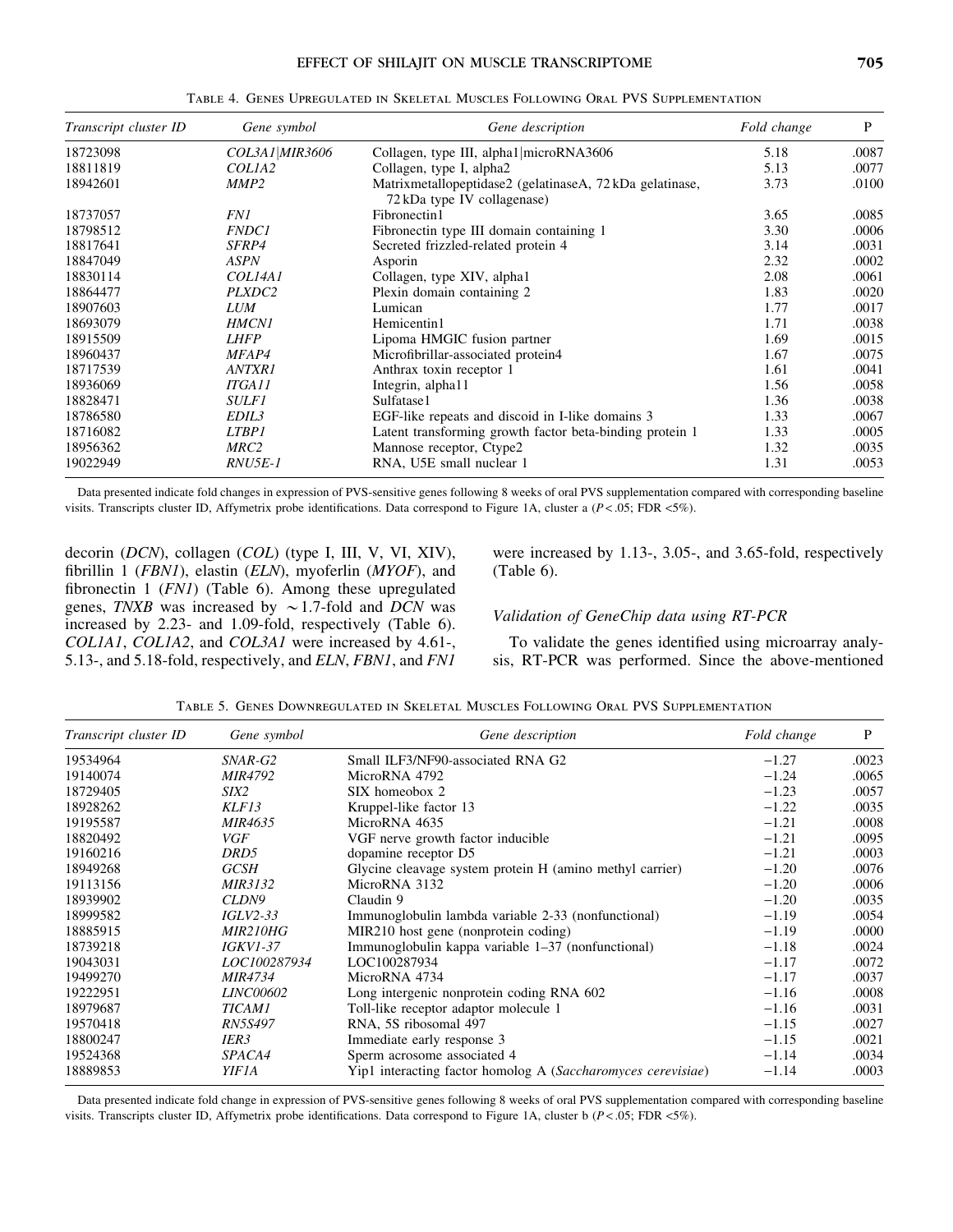Table 6. List of ECM-Related Upregulated Genes in Skeletal Muscles Following Oral PVS Supplementation

| Transcript<br>cluster ID | Gene<br>symbol     | Gene description           | Fold<br>change | P     |
|--------------------------|--------------------|----------------------------|----------------|-------|
| 19015271                 | <b>TNXB</b>        | Tenascin XB                | 1.78           | .0311 |
| 19011964                 | <b>TNXB</b>        | Tenascin XB                | 1.76           | .0467 |
| 18807632                 | <b>TNXB</b>        | Tenascin XB                | 1.75           | .0425 |
| 19018936                 | <b>TNXB</b>        | Tenascin XB                | 1.74           | .0427 |
| 19012977                 | <b>TNXB</b>        | Tenascin XB                | 1.71           | .0430 |
| 18907606                 | <b>DCN</b>         | Decorin                    | 2.23           | .0186 |
| 18907622                 | <b>DCN</b>         | Decorin                    | 1.09           | .0338 |
| 18874445                 | <b>MYOF</b>        | Myoferlin                  | 1.11           | .0207 |
| 18963453                 | <i>COLIAI</i>      | Collagen, type I, alpha1   | 4.61           | .0149 |
| 18811819                 | COLIA <sub>2</sub> | Collagen, type I, alpha2   | 5.13           | .0076 |
| 18723098                 | COL3A1/            | Collagen, type III,        | 5.18           | .0086 |
|                          | <i>MIR3606</i>     | alpha1/microRNA3606        |                |       |
| 18735673                 | <i>COL5A2</i>      | Collagen, type V, alpha2   | 1.62           | .0324 |
| 18738278                 | <i>COL6A3</i>      | Collagen, type VI, alpha3  | 2.96           | .0122 |
| 18830114                 | COL14A1            | Collagen, type XIV, alpha1 | 2.07           | .0061 |
| 18810809                 | <i>ELN</i>         | Elastin                    | 1.13           | .0187 |
| 18934479                 | <i>FBN1</i>        | Fibrillin1                 | 3.05           | .0254 |
| 18737057                 | FN 1               | Fibronectin1               | 3.65           | .0084 |

Data presented indicate fold change in expression of ECM-related genes following 8 weeks of oral PVS supplementation compared with corresponding baseline visits. Data correspond to Figure 1B ( $P < .05$ ; FDR  $\langle 5\% \rangle$ ).

ECM, extracellular matrix.



ECM-related genes were upregulated, those genes were reexamined. Consistent with microarray results, significant upregulation of collagen and other ECM-associated genes was noted in the muscle samples following 8 weeks of oral PVS supplementation compared with the baseline visit (Fig. 2 and Table 7). Interestingly, additional 4 weeks of oral supplementation with exercise further induced the expression of the microarray-identified genes (Fig. 2 and Table 7).

# DISCUSSION

Beneficial effects of Shilajit in skeletal muscle adaptation have been highlighted for centuries in ancient Ayurveda medicine.4,5 The underlying mechanisms of such adaptation have not been elucidated. The current study, for the first time, presents a mechanism of action of Shilajit in improving skeletal muscle adaptation in overweight/obese subjects exercising 30 min a day 3 days a week for 4 weeks. ECM plays an essential role in the development, maintenance, and regeneration of skeletal muscles.<sup>24,25</sup> Chronic loading of muscles such as physical training leads to augmented synthesis and turnover of ECM.<sup>26</sup> Oral supplementation of PVS markedly enhanced ECM-related gene expression in overweight/class I obese human subjects. PVS is one of the very few nutritional supplements that induce skeletal muscle adaptation through upregulation of ECM genes.

> FIG. 2. RT-PCR validation of ECM-related genes derived from microarray analysis following oral PVS supplementation. Expression levels of selected collagen genes identified using GeneChip<sup>®</sup> analyses were independently verified using real-time quantitative (Q) PCR. The effects of oral PVS supplementation (250 mg/b.i.d.) were measured during the course of all visits; V1, baseline; V2, after 8 weeks of oral supplementation; V3a, additional (following 8 weeks of initial supplementation) 4 weeks of oral supplementation and exercise, sample collection before the final stint of exercise; and V3b, same as study visit 3, sample collected 30 min post-final bout of exercise. Data are mean  $\pm$ SEM  $(n=16)$ ; \*P < .05 compared with the baseline visit and  ${\dagger}P < .05$  compared with 8 weeks. No significant changes were observed between pre and post 30-min final exercise on week 12. PCR, polymerase chain reaction.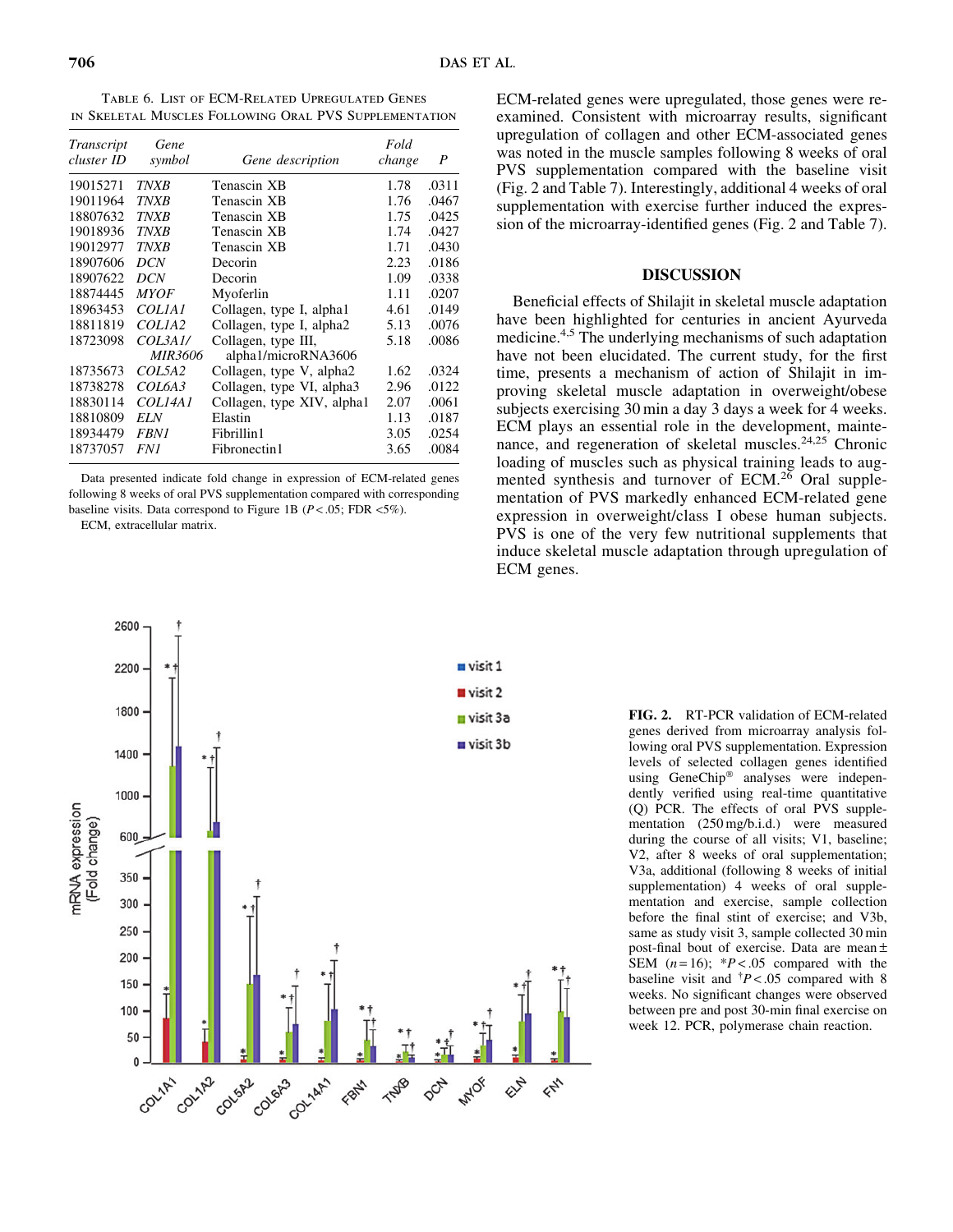Table 7. Multivariate Test of All ECM-Related GENES (JOINTLY)

| Comparison                                                                    | Contrast | <b>Standard</b><br>Error | - 7.              | P    |
|-------------------------------------------------------------------------------|----------|--------------------------|-------------------|------|
| 8 weeks versus baseline                                                       | $-3.68$  | 1.22.                    | $-3.02$           | .003 |
| $9-12$ weeks (pre-final exercise)<br>versus baseline                          | $-6.47$  | 1.22                     | $-5.30 \le 0.001$ |      |
| $9-12$ weeks (pre-final exercise)<br>versus 8 weeks                           | $-2.79$  | 1.22                     | $-2.29$           | .022 |
| $9-12$ weeks (post-final exercise)<br>versus 8 weeks                          | $-2.56$  | 1.22.                    | $-2.10$           | .035 |
| 9–12 weeks (post-final exercise)<br>versus 9–12 weeks<br>(pre-final exercise) | 0.22     | 1.22                     | 0.18              | .855 |

During obesity, there is an increase in circulating lipids (free fatty acids, triglycerides) that accumulate in muscle as triacylglycerol as well as fatty acid metabolites such as ceramide, diacylglycerol, and long-chain acyl CoA.27 No alterations in blood lipid profiles of subjects after supplementation suggest that PVS was well tolerated in this class of human subjects. Phosphocreatine (PCr) is one major source of ATP replenishment in tissues with rapidly shifting energy demand.<sup>28</sup> The CK reaction mediates this supply, in which creatine and adenosine diphosphate (ADP) are reversibly phosphorylated to PCr and ATP, respectively.28 Functioning as a spatial and temporal buffer of ATP levels, the PCr–CK system requires a high level of total cellular creatine in mammal skeletal muscle.<sup>29</sup> So, reduction in CK may disturb ATP formation within skeletal muscle. High intracellular creatine concentrations are achieved by a combination of exogenous dietary intake and endogenous production, followed by cellular uptake of creatine from blood vessels.<sup>29</sup> The unaffected levels of serum CK in our study provided evidence for skeletal muscle integrity following oral supplementation. The high amounts of myoglobin in the skeletal and cardiac muscles enable storage and diffusion of oxygen in these tissues.30 The unchanged levels of serum myoglobin and blood glucose on all visits confirmed that PVS was well tolerated and maintained physiological body glucose metabolism, homeostasis, and muscle integrity in the skeletal muscle of overweight/class I obese human subjects.

Skeletal muscle is highly plastic and well known to undergo significant adaptive modifications in response to both endurance and resistance exercise. $31-34$  Increasing evidences now indicate that in response to nutrition, skeletal muscle undergoes adaptive changes through regulatory processes driven by changes in gene expression and cell signaling.<sup>35,36</sup> ECM of skeletal muscle mainly comprises glycoproteins, collagen, and proteoglycans and plays a major role in mechanotransduction, that is, conducting force laterally between fibers and tendons.<sup>37–39</sup> In our study, both microarray and RT-PCR results revealed elevated mRNA expression of collagen (type I, III, V, VI, and XIV) in response to oral PVS supplementation. The major structural protein in skeletal muscle ECM, collagen, comprises 1% to 2% of the muscle tissue and represents 6% of the weight of tendinous muscles. The skin comprises mainly collagen type I, which constitutes about 70% of collagen, with type III being 10% and trace amounts of collagen types IV, V, VI, and VII. With strenuous exercise, a rapid increase in the synthesis of collagen in tendons and muscles has been noted in mice and humans.<sup>26,40</sup> Increase in the expression of *COL1A2*, COL3A1, and COL5A1 genes enhances cell proliferation and active remodeling of ECM in tissue repair. $41$  Exerciseinduced ECM synthesis leads to protein degradation through increased matrix metalloproteinase (MMP) activity.<sup>26</sup> Microarray data show an increase in MMP-2 gene expression in muscles following oral supplementation, suggesting that the effects of PVS supplementation on skeletal muscle adaptation are comparable with exercise by mediating specific synthesis and degradation of ECM. Growth factors such as  $TGF-\beta$  and IGF-1 are involved in regulation of ECM synthesis in connective tissue.26 The concentration of these growth factors has been shown to increase following exercise. Interestingly, increased expression of IGF1R was noted through microarray analysis. It is plausible that PVS induces ECM gene expression through comparable mechanisms. Further studies are required to determine exact mechanisms of PVS-induced ECM gene expression changes.

Although collagen provides the main structure, other ECM components also play an important role in skeletal muscle adaptation. In our study, both microarray and RT-PCR results revealed elevated mRNA expression of other ECM components including decorin, fibronectin, fibrillin, tenascin XB, myoferlin, and elastin, in response to oral PVS supplementation. Decorin is a small leucine-rich proteoglycan and contributes both to the formation and stabilization of collagen fibers in the perimysium that support muscle fibers assembled with myogenesis.<sup>42</sup> Fibronectin plays a major role in synthesizing provisional granulation tissue during the early phases of wound repair.<sup>41</sup> Fibrillin, a type of microfibril, is also one of the key structural elements in the ECM of skeletal muscle. Being widely distributed in connective tissues, fibrillins are arranged in tissue-specific architectures.43,44 The other ECM component, tenascin XB, determines the mechanical properties of collagen.45 During the development of muscles, especially during myoblast fusion, myoferlin is highly expressed $46$  and regulates the reutilizing of vascular endothelial growth factor receptor-2.<sup>47</sup> The levels of myoferlin are generally less in adult skeletal muscle and almost lacking in healthy myofibers. An increase in the myoferlin level leads to a buildup of mononuclear myoferlin-positive myoblasts that play a key role in the repair of damaged myofibers, suggesting the importance of this gene in muscle repair and regeneration.46

# **CONCLUSIONS**

The current study reports for the first time that oral supplementation of a natural product to overweight/class I obese human subjects resulted in skeletal muscle adaptation through upregulation of ECM-related genes that control muscle mechanotransduction properties, elasticity, repair, and regeneration.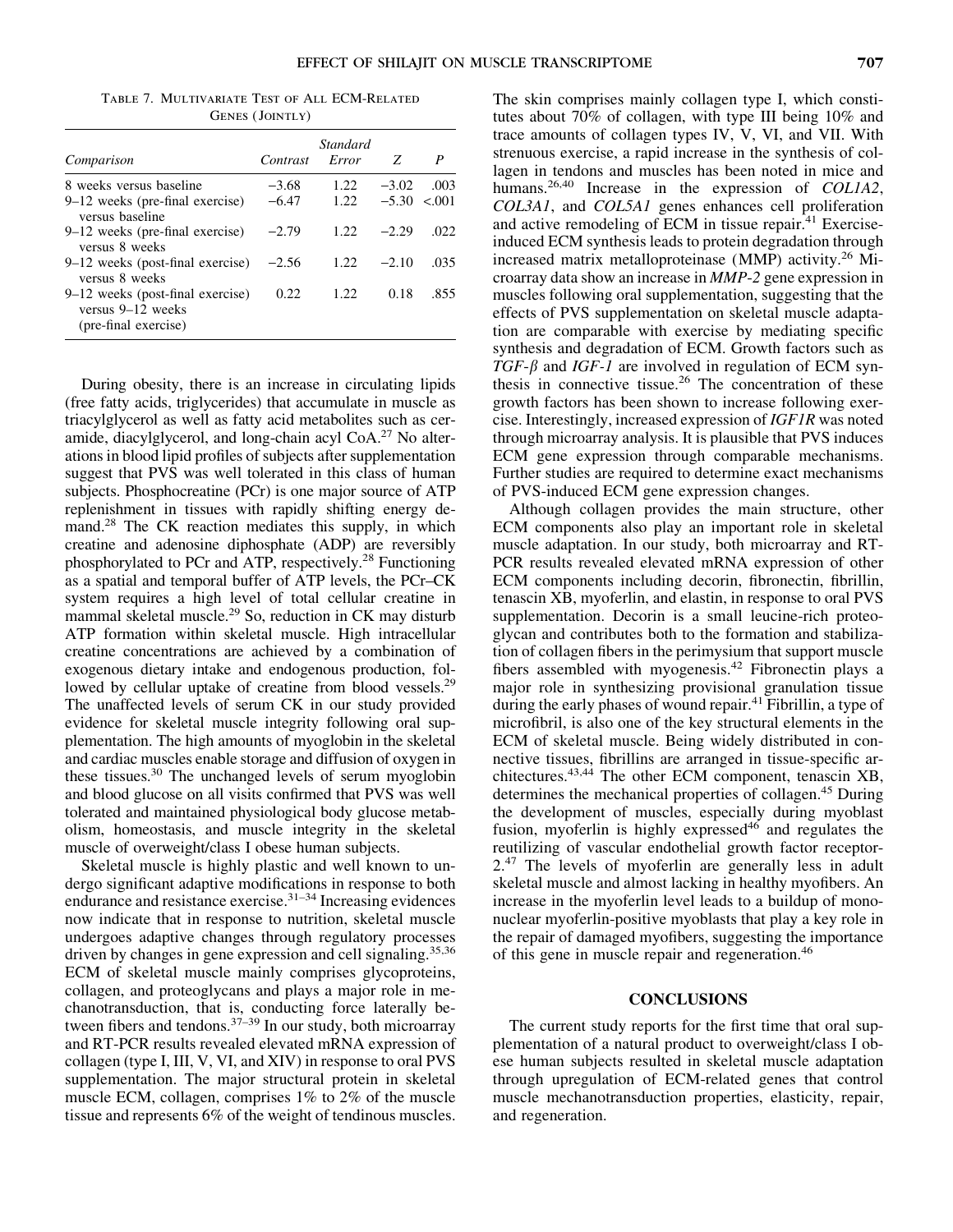# ACKNOWLEDGMENTS

Parts of this work were supported by National Institutes of Health awards, GM077185, NR015676, and NR013898, and by a research grant from Natreon, Inc., NJ, USA.

# AUTHOR DISCLOSURE STATEMENT

The authors declare that PVS and partial research funding were provided by Natreon, Inc., NJ, USA.

# **REFERENCES**

- 1. Bloomer RJ: The role of nutritional supplements in the prevention and treatment of resistance exercise-induced skeletal muscle injury. Sports Med 2007;37:519–532.
- 2. Velmurugan C, Vivek B, Wilson E, Bharathi T, Sundaram T: Evaluation of safety profile of black shilajit after 91 days repeated administration in rats. Asian Pac J Trop Biomed 2012; 2:210–214.
- 3. Bhattacharya SK, Bhattacharya A, Chakrabarti A: Adaptogenic activity of Siotone, a polyherbal formulation of Ayurvedic rasayanas. Indian J Exp Biol 2000;38:119–128.
- 4. Stohs SJ: Safety and efficacy of shilajit (mumie, moomiyo). Phytother Res 2014;28:475–479.
- 5. Ghosal S, Reddy JP, Lal VK: Shilajit I: Chemical constituents. J Pharm Sci 1976;65:772–773.
- 6. Meena H, Pandey HK, Arya MC, Ahmed Z: Shilajit: A panacea for high-altitude problems. Int J Ayurveda Res 2010;1:37–40.
- 7. Bhattacharya S, Pal D, Gupta AK, Ganguly P, Majumder UK, Ghosal S: Beneficial effect of processed Shilajit on swimming exercise induced impaired energy status of mice. Pharmacologyonline 2009;1:817–825.
- 8. Bhattacharyya S, Pal D, Banerjee D, et al.: Shilajit dibenzo-apyrones: Mitochondria targeted antioxidants. Pharmacologyonline 2009;2:690–698.
- 9. Hargreaves M, Cameron-Smith D: Exercise, diet, and skeletal muscle gene expression. Med Sci Sports Exerc 2002;34:1505–1508.
- 10. Visser SA: Effect of humic substances on mitochondrial respiration and oxidative phosphorylation. Sci Total Environ 1987;62:347–354.
- 11. Uusi-Rasi K, Sievanen H, Kannus P, Pasanen M, Kukkonen-Harjula K, Fogelholm M: Influence of weight reduction on muscle performance and bone mass, structure and metabolism in obese premenopausal women. J Musculoskelet Neuronal Interact 2009;9:72–80.
- 12. Hilton TN, Tuttle LJ, Bohnert KL, Mueller MJ, Sinacore DR: Excessive adipose tissue infiltration in skeletal muscle in individuals with obesity, diabetes mellitus, and peripheral neuropathy: Association with performance and function. Phys Ther 2008;88:1336–1344.
- 13. Bollinger LM, Powell JJ, Houmard JA, Witczak CA, Brault JJ: Skeletal muscle myotubes in severe obesity exhibit altered ubiquitin-proteasome and autophagic/lysosomal proteolytic flux. Obesity (Silver Spring) 2015;23:1185–1193.
- 14. Pandit S, Biswas S, Jana U, De RK, Mukhopadhyay SC, Biswas TK: Clinical evaluation of purified Shilajit on testosterone levels in healthy volunteers. Andrologia 2016;48:570–575.
- 15. Dudley GA, Abraham WM, Terjung RL: Influence of exercise intensity and duration on biochemical adaptations in skeletal

muscle. J Appl Physiol Respir Environ Exerc Physiol 1982; 53:844–850.

- 16. Smith GI, Atherton P, Reeds DN, et al.: Dietary omega-3 fatty acid supplementation increases the rate of muscle protein synthesis in older adults: A randomized controlled trial. Am J Clin Nutr 2011;93:402–412.
- 17. Khanna S, Das A, Spieldenner J, Rink C, Roy S: Supplementation of a standardized extract from Phyllanthus emblica improves cardiovascular risk factors and platelet aggregation in overweight/class-1 obese adults. J Med Food 2015;18:415–420.
- 18. Roy S, Khanna S, Rink C, Biswas S, Sen CK: Characterization of the acute temporal changes in excisional murine cutaneous wound inflammation by screening of the wound-edge transcriptome. Physiol Genomics 2008;34:162–184.
- 19. Roy S, Patel D, Khanna S, et al.: Transcriptome-wide analysis of blood vessels laser captured from human skin and chronic woundedge tissue. Proc Natl Acad Sci U S A 2007;104:14472–14477.
- 20. Roy S, Biswas S, Khanna S, et al.: Characterization of a preclinical model of chronic ischemic wound. Physiol Genomics 2009;37:211–224.
- 21. Roy S, Khanna S, Wallace WA, et al.: Characterization of perceived hyperoxia in isolated primary cardiac fibroblasts and in the reoxygenated heart. J Biol Chem 2003;278:47129– 47135.
- 22. Roy S, Khanna S, Yeh PE, et al.: Wound site neutrophil transcriptome in response to psychological stress in young men. Gene Expr 2005;12:273–287.
- 23. Affymetrix. www.affymetrix.com/catalog/prod760002/AFFY/ Human-Transcriptome-Array-2.0#1\_1 (accessed on August 9, 2015).
- 24. Buck CA, Horwitz AF: Cell surface receptors for extracellular matrix molecules. Annu Rev Cell Biol 1987;3:179–205.
- 25. Purslow PP: The structure and functional significance of variations in the connective tissue within muscle. Comp Biochem Physiol A Mol Integr Physiol 2002;133:947–966.
- 26. Kjaer M, Magnusson P, Krogsgaard M, et al.: Extracellular matrix adaptation of tendon and skeletal muscle to exercise. J Anat 2006; 208:445–450.
- 27. Adams JM, 2nd, Pratipanawatr T, Berria R, et al.: Ceramide content is increased in skeletal muscle from obese insulinresistant humans. Diabetes 2004;53:25–31.
- 28. O'Connor RS, Steeds CM, Wiseman RW, Pavlath GK: Phosphocreatine as an energy source for actin cytoskeletal rearrangements during myoblast fusion. J Physiol 2008;586(Pt 12):2841–2853.
- 29. Wyss M, Kaddurah-Daouk R: Creatine and creatinine metabolism. Physiol Rev 2000;80:1107–1213.
- 30. Liu X, Tong J, Zweier JR, et al.: Differences in oxygendependent nitric oxide metabolism by cytoglobin and myoglobin account for their differing functional roles. FEBS J 2013; 280:3621–3631.
- 31. Holloszy JO, Coyle EF: Adaptations of skeletal muscle to endurance exercise and their metabolic consequences. *J Appl* Physiol Respir Environ Exerc Physiol 1984;56:831–838.
- 32. Knuiman P, Hopman MT, Mensink M: Glycogen availability and skeletal muscle adaptations with endurance and resistance exercise. Nutr Metab (Lond) 2015;12:59.
- 33. Tesch PA: Skeletal muscle adaptations consequent to long-term heavy resistance exercise. Med Sci Sports Exerc 1988;20(5 Suppl): S132–S134.